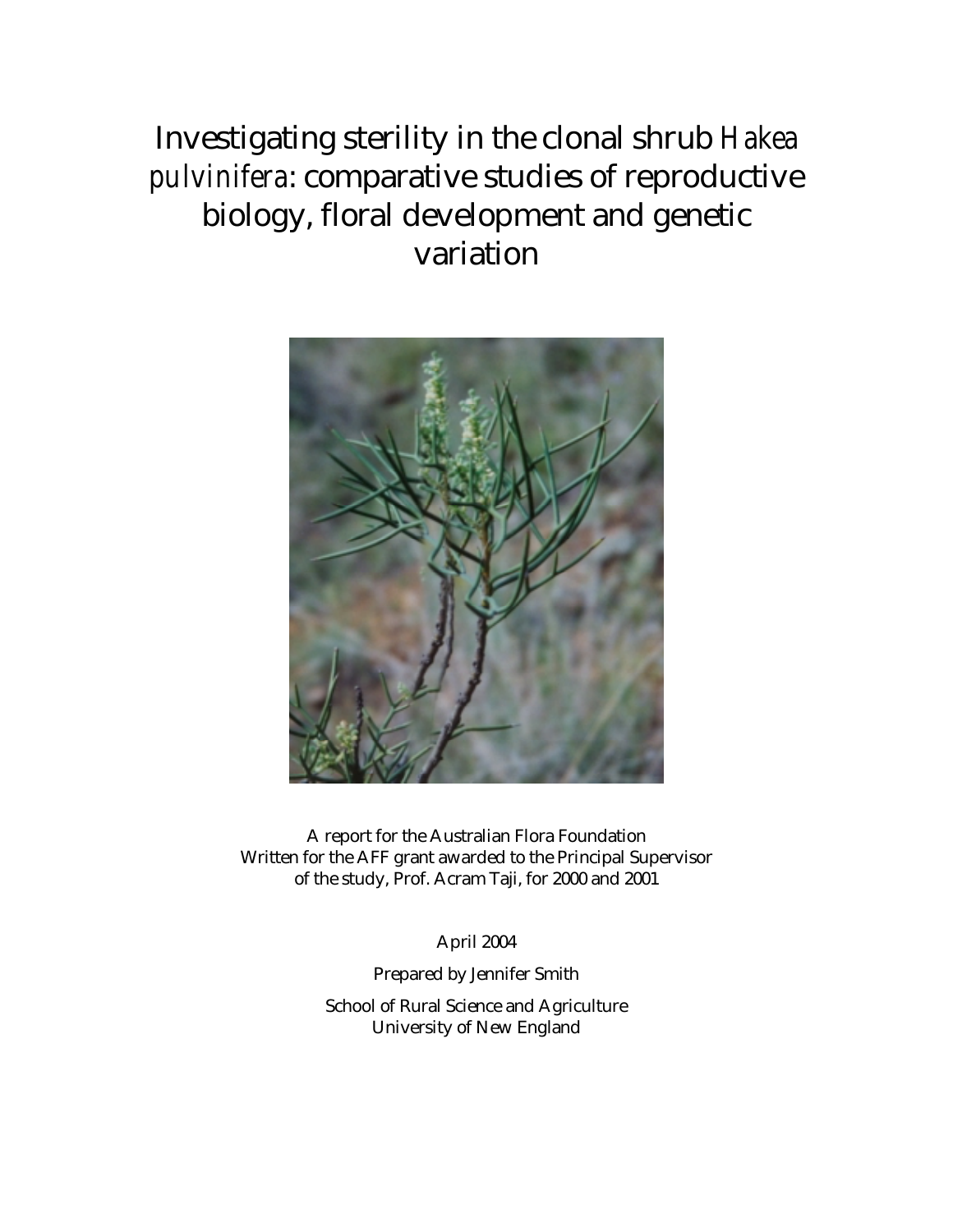# **Introduction**

There are several clonal taxa in the family Proteaceae in which seed set is rare or absent (e.g. *Hakea aenigma* (Haegi and Barker, 1985), *Banksia elegans* (Lamont and Barrett, 1988), *Lomatia tasmanica* (Lynch *et al*., 1998) *Grevillea infecunda* (Kimpton *et al*., 2002)). While clonal reproduction allows established plants to persist, sometimes indefinitely (Gardner and Mangel, 1997; Drechsler *et al*., 1999), recruitment of sexually derived offspring is crucial for the long-term survival of all plant species. Sexual reproduction provides an opportunity for recombination and the creation of new genotypes that may be better adapted to a changing environment than their parents. Natural selection and therefore evolution cannot occur in the absence of sexual reproduction. In addition, seed dispersal allows species to colonise new areas and establish new populations (Harper, 1977). Determining whether sexual reproduction is limited by internal (developmental and genetic) or external (environmental) factors is essential to ensure that appropriate management and recovery programmes are formulated for rare and endangered species.

*Hakea pulvinifera* is an endangered clonal shrub known from only one population near Lake Keepit in northern NSW. Originally discovered in 1949, it was thought extinct by 1971 until its rediscovery in 1988 (Barker and Morrison, 1989). Despite repeated inspection of the population since the original discovery, fruit set has never been observed in this species. In addition, Barker and Morrison (1989) suggested that *H*. *pulvinifera* was probably sterile after failing to observe pollen on fresh, dried and fixed flowers. *Hakea pulvinifera* is one of nine species in the Lorea or 'corkwood' group, characterised by thick, sometimes deeply fissured bark (Barker *et al*., 1999). Species in the Lorea group have not been formally studied, and little is known of their biology or ecology. A detailed study reproductive biology of *H*. *pulvinifera* was recommended by Benson (1988) and Barker and Morrison (1989) to determine the most appropriate method of conservation. In addition, establishing of the level of genetic variation within the population was considered necessary to secure a genetically representative *ex situ* population (Anon., 2000).

The reproductive biology, floral development and genetic variability of *H*. *pulvinifera* were examined in conjunction with *H*. *ednieana*, a common congener within the Lorea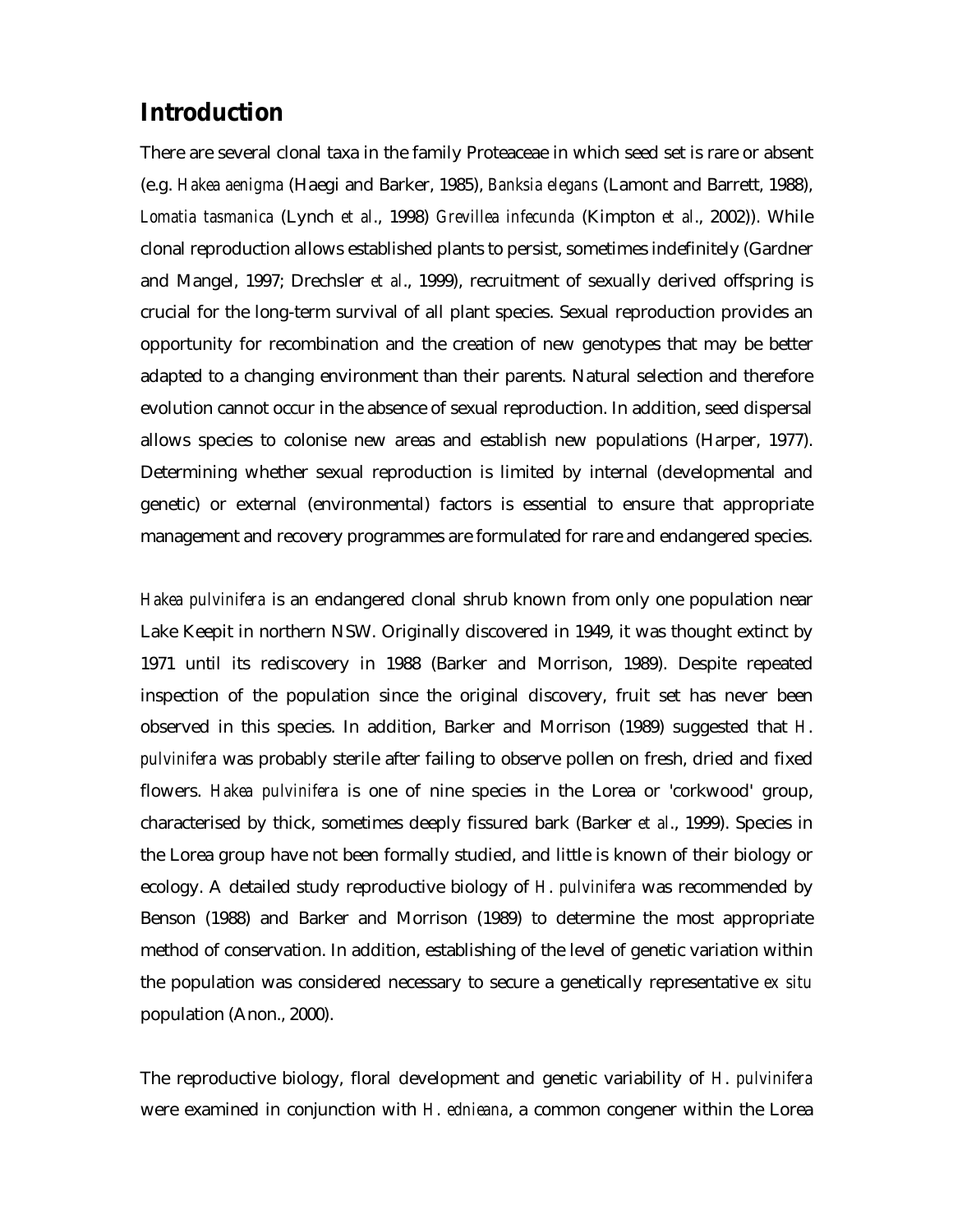group. Parallel studies conducted on rare and common congeners are particularly useful when ascertaining the reasons for rarity, as both similarities and differences can yield important information, a benefit often overlooked in two-species comparisons (Scott and Gross, 2004). Factors that are similar in both species can be excluded as contributing to rarity, provided they do not limit reproduction in the common species. Differences between species can be useful to identify areas requiring further investigation.

# **The study**

The primary objectives of this study were to verify sterility and identify the cause(s) of reproductive failure in *H*. *pulvinifera*, and to better understand the ecology of the Lorea group. To achieve these aims, the reproductive biology, floral development and genetic variation in *H*. *pulvinifera* and *H*. *ednieana* were investigated.

#### *Reproductive ecology*

Several aspects of reproductive ecology were examined to determine whether fruit production in *H*. *pulvinifera* is limited by factors in the field. A series of bagging experiments were conducted to determine whether *H*. *pulvinifera* and *H*. *ednieana* are self-compatible or obligately outcrossing, and whether pollinators are required to effect seed set. Four treatments were applied to each of five *H*. *pulvinifera* plants and 23 *H*. *ednieana* plants in two populations using the methods described in Smith and Gross (2002). One inflorescence per experimental plant was tagged and left open to pollinators to assess natural fruit set. Pollen longevity (duration of viability) and the timing of stigma receptivity were examined using 2,3,5–triphenyl tetrazolium chloride (TTC) in 12% sucrose (Cook and Stanley, 1960) and scanning electron microscopy (Smith and Gross, 2002) respectively to determine whether the study species are protandrous. Clumps of two to six flowering *H*. *pulvinifera* and *H*. *ednieana* plants were placed under observation and the behaviour of floral visitors recorded to determine the pattern of pollen movement within and among plants. Floral resources, including the number of inflorescences per plant and the number of flowers per inflorescence, pollen abundance and nectar volume and concentration, were quantified to assess the attractiveness of *H*. *pulvinifera* and *H*. *ednieana* populations to pollinators.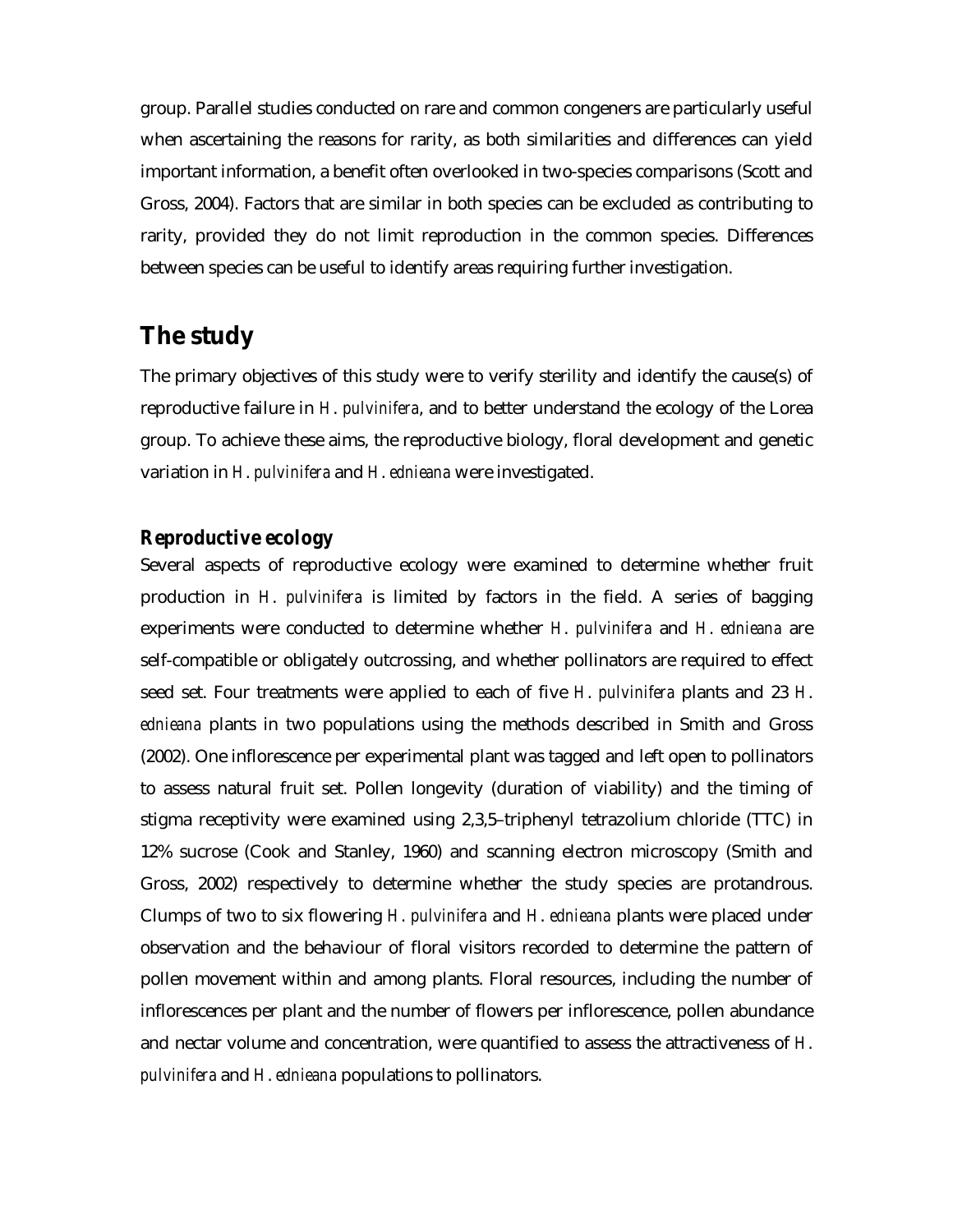### *Floral development*

To confirm or exclude ploidy as a causal factor in the sterility of *H. pulvinifera*, chromosomes were counted in root tip cells of both species using the root tip squash method in Prakash (2000). To establish the site and nature of sterility in *H. pulvinifera*, flowers at all stages of development were sectioned and stained (Prakash, 2000) then compared with the corresponding stages in *H*. *ednieana* flowers. Differences in pollen characteristics were quantified by measuring the size, wall thickness and number of germ pores in 20 mature microspores per flower in each of five flowers per species.

#### *Genetic variation*

Intersimple sequence repeats (ISSR), a technique that uses random primers to generate DNA fragments via the polymerase chain reaction (PCR), was used to determine the extent of clonality and genetic variation in *H*. *pulvinifera*. Five of the 20 primers tested generated reliable, repeatable polymorphic bands. Identical assays were conducted on three additional 'corkwood' species, *H*. *ednieana*, *H*. *fraseri* and *H*. *ivoryi*, to assess the relatedness between *H*. *pulvinifera* and other species in the Lorea group.

### **Outcomes**

#### *Reproductive ecology*

This component of the study identified a number of factors that could potentially limit sexual reproduction in *H*. *pulvinifera*. Compared to *H*. *ednieana*, floral production within the *H*. *pulvinifera* population was low; fewer plants flower and fewer inflorescences were produced per plant. In addition, nectar volume and concentration were lower in *H*. *pulvinifera* plants, reducing the attractiveness of the population to pollinators. This is confirmed by a considerably lower incidence of bird visitation to *H*. *pulvinifera* plants compared to *H*. *ednieana* plants. Although the above factors may contribute to reproductive failure in *H*. *pulvinifera*, extremely low pollen viability was identified as the principal factor associated with lack of fruit set in the species. The mean percentage viability of *H. pulvinifera* pollen at anthesis was  $1.0 \pm 0.58$  compared to  $88.5 \pm 1.86$  (mean ± standard error) for *H*. *ednieana* pollen. A weak colour change (dark pink instead of red) in response to the TTC solution indicates that pollen counted as viable was not robust.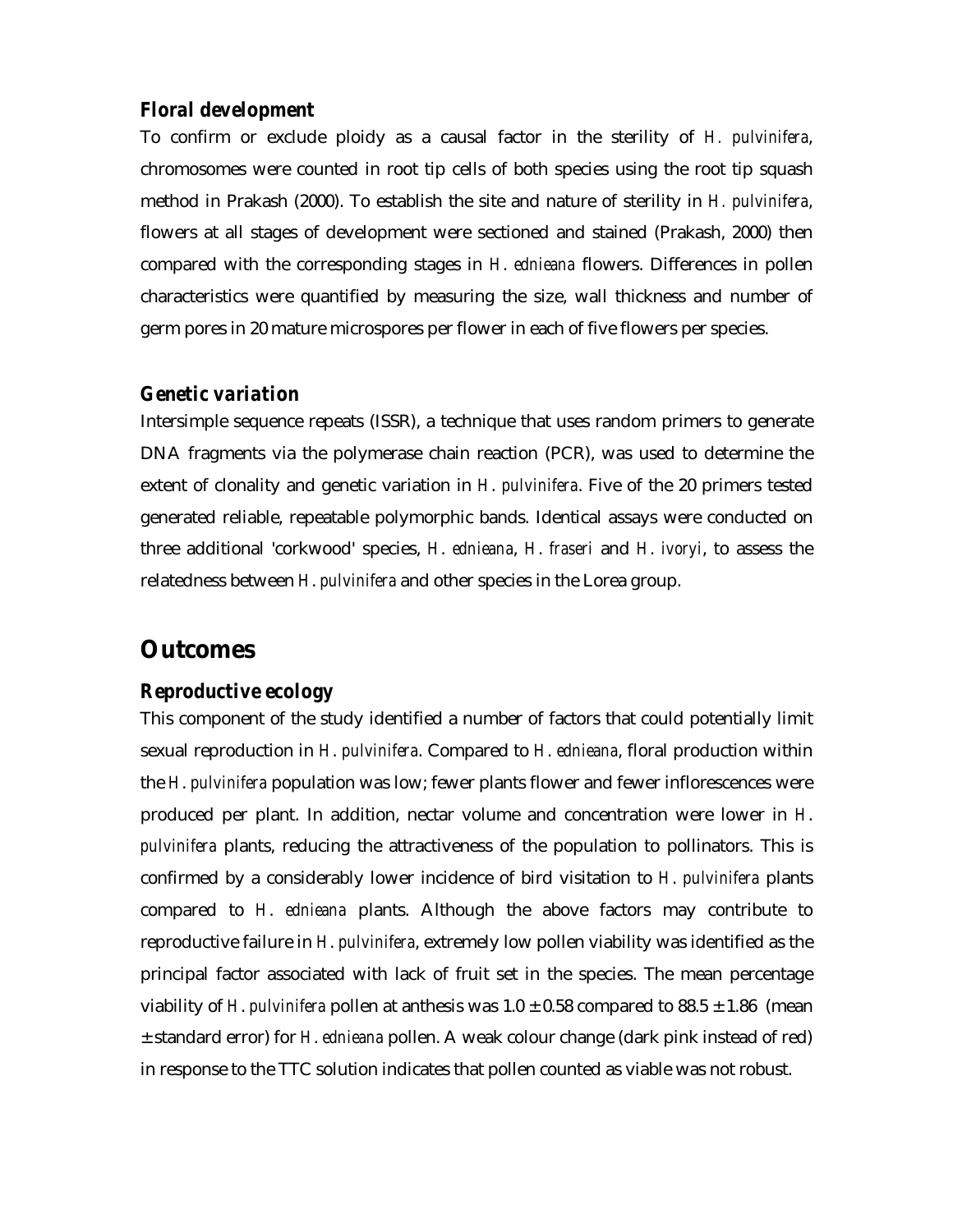

Figure 1. A deformed *H*. *pulvinifera* stigma at 6 h post-anthesis. Magnification  $x$  50; bar = 100 µm.



Figure 2. A large total stigmatic area and deformed pollen presenter characterise this *H*. *pulvinifera* flower harvested at 12 h postanthesis. Magnification x 75; bar =  $345 \mu m$ .

Moreover, *H*. *pulvinifera* stigmas were often deformed and did not exhibit any recognisable maturation following anthesis (Figures 1 and 2). Deformities were absent in progressively ripening *H*. *ednieana* stigmas. Figures 3 and 4 show *H*. *ednieana* stigmas at stages corresponding to those of *H*. *pulvinifera* presented in Figures 1 and 2.



Figure 3. An unripe *H*. *ednieana* stigma at 6 h post-anthesis. Magnification  $x$  60; bar = 430 µm.



Figure 4. Some enlargement of the stigmatic cavity and growth of papillae can be seen at 12 h post-anthesis in unwiped flowers. Magnification x 220; bar = 120  $\mu$ m.

As no fruit set occurred following the application of self and cross pollen to *H*. *pulvinifera* flowers, self-incompatibility could not be ascertained. Anthers seldom dehisced and pollen was present on only a few of the pollen presenters examined. In contrast, fruit set resulted from all treatments of *H*. *ednieana* flowers, providing strong evidence of self-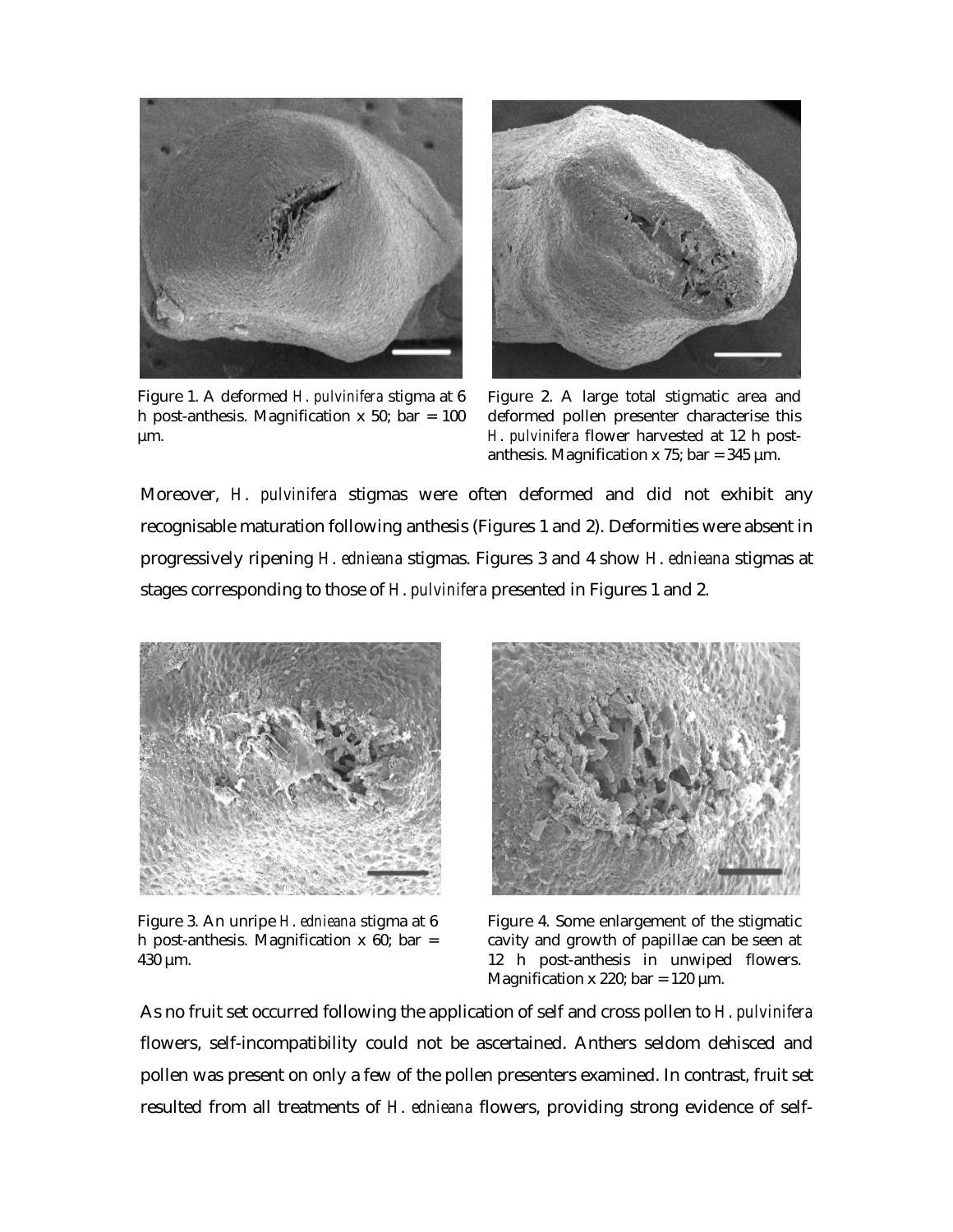compatibility and the ability to set fruit both with and without assistance from pollinators, although more fruit were initiated than were matured and natural fruit set was low (Figure 5). High pollen viability at anthesis and a progressively ripening stigma confirms protandry in *H*. *ednieana*.



Figure 5. Mean percentage fruit initiation and mean percentage fruit maturation in *H*. *ednieana* following four breeding system treatments.

#### *Floral development*

The diploid chromosome number was 2n = 20 in *H*. *pulvinifera* and *H*. *ednieana*, a number in accordance with previous assessments of ploidy in the genus (Ramsay, 1963), therefore ploidy was excluded as a causal factor for sterility. Examination of anther and ovule development in the two study species confirmed male sterility in *H*. *pulvinifera*. While *H*. *pulvinifera* ovule development proceeded in concert with that observed for *H*. *ednieana*, pollen formation in *H*. *pulvinifera* was asynchronous and incomplete.



Figure 6. Recently separated young *H*. *ednieana* microspores (M) surrounded by a healthy tapetum (T). Bar =  $40 \mu m$ 



Figure 7. A *H*. *pulvinifera* anther showing early tapetal (T) degeneration. The microspore mother cell (mm) at top left has not yet begun meiosis. Bar =  $60 \mu m$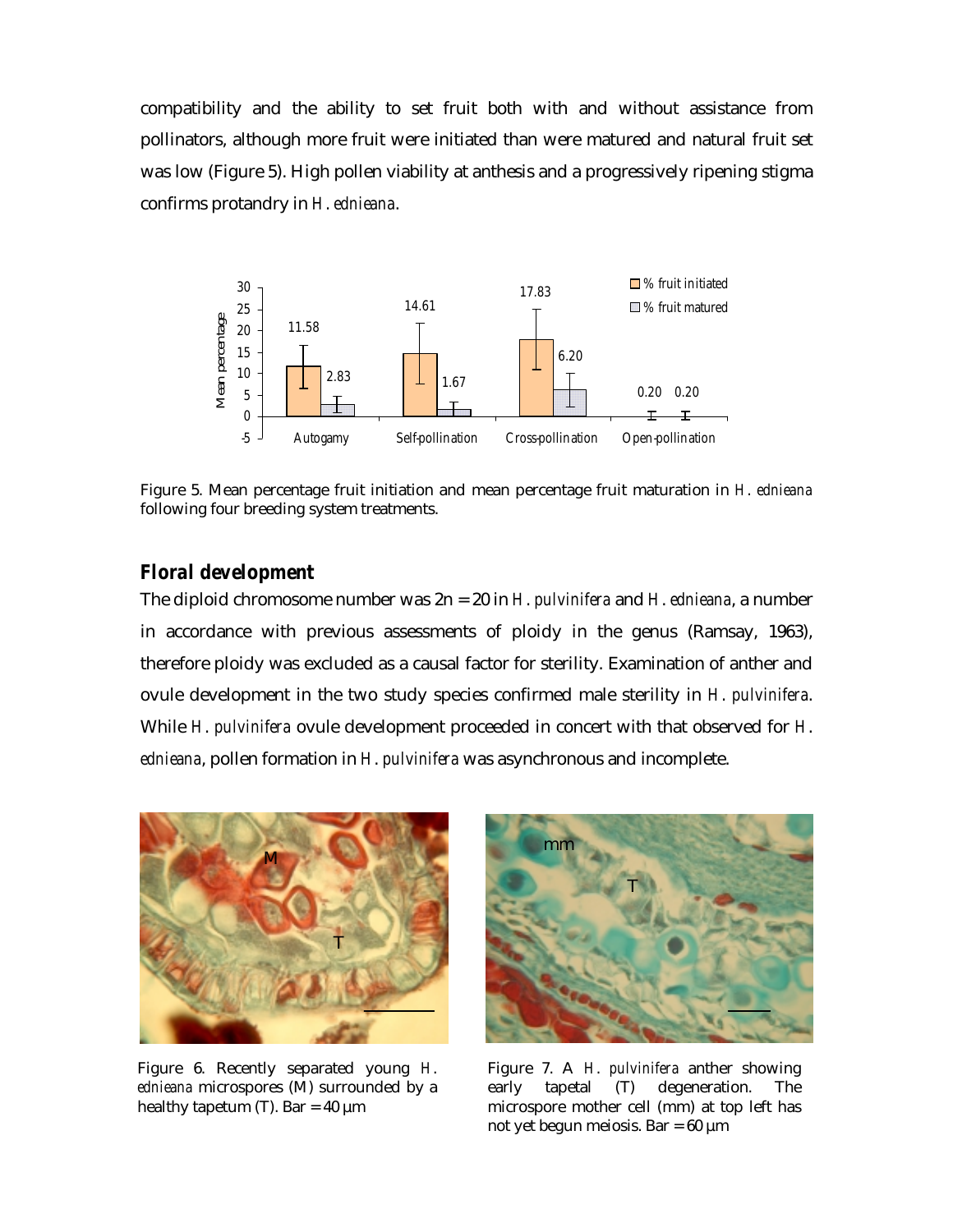Early degeneration of the tapetum, a tissue integral in enzyme production, sporopollenin and nutrient supply in the anthers, was identified as the primary cause of pollen sterility in *H*. *pulvinifera*. Tapetal degeneration normally occurs when pollen tetrads are separating (Figure 6). In most *H*. *pulvinifera* anthers, this process began even before meiosis was complete (Figure 7). Precocious tapetal activity also accompanied early tapetal degeneration, causing increased thickness in *H*. *pulvinifera* pollen walls.

#### *Genetic variation*

The genetic composition of the 35 individual *H*. *pulvinifera* stems assayed were identical, providing strong evidence that the species is composed of a single plant. Analysis of data from *H*. *ednieana*, *H*. *fraseri* and *H*. *ivoryi* suggests that *H*. *pulvinifera* may be a sterile hybrid.

### **Summary**

This study confirmed sterility and identified the causal factors associated with sterility in *H*. *pulvinifera*. Early tapetal degeneration resulting in incomplete pollen formation and very low anther dehiscence prevents fertilisation of viable ovules. In addition, extremely low pollinator visitation resulting from poor floral resources limits the potential for pollen transfer, despite low pollen viability. The confirmation that the only known population of *H*. *pulvinifera* is composed a single plant has implications for its endangered status and management; *H*. *pulvinifera* may be one of the rarest species in the world. It is likely that the species is a sterile hybrid, whose progenitors are either extinct or now geographically distant due to extensive destruction of the intervening habitat between *H*. *pulvinifera* and other 'corkwood' species. Information compiled on comparison species, *H*. *ednieana*, provides knowledge of the previously little studied Lorea group of Hakeas.

This report has condensed the outcomes of a PhD thesis funded by an Australian Postgraduate Award. Operating funds were contributed by the Australian Flora Foundation and the industry partner, NSW National Parks and Wildlife Service. Further information will be available in the completed PhD thesis, due for submission in July 2004 (Smith, in preparation).